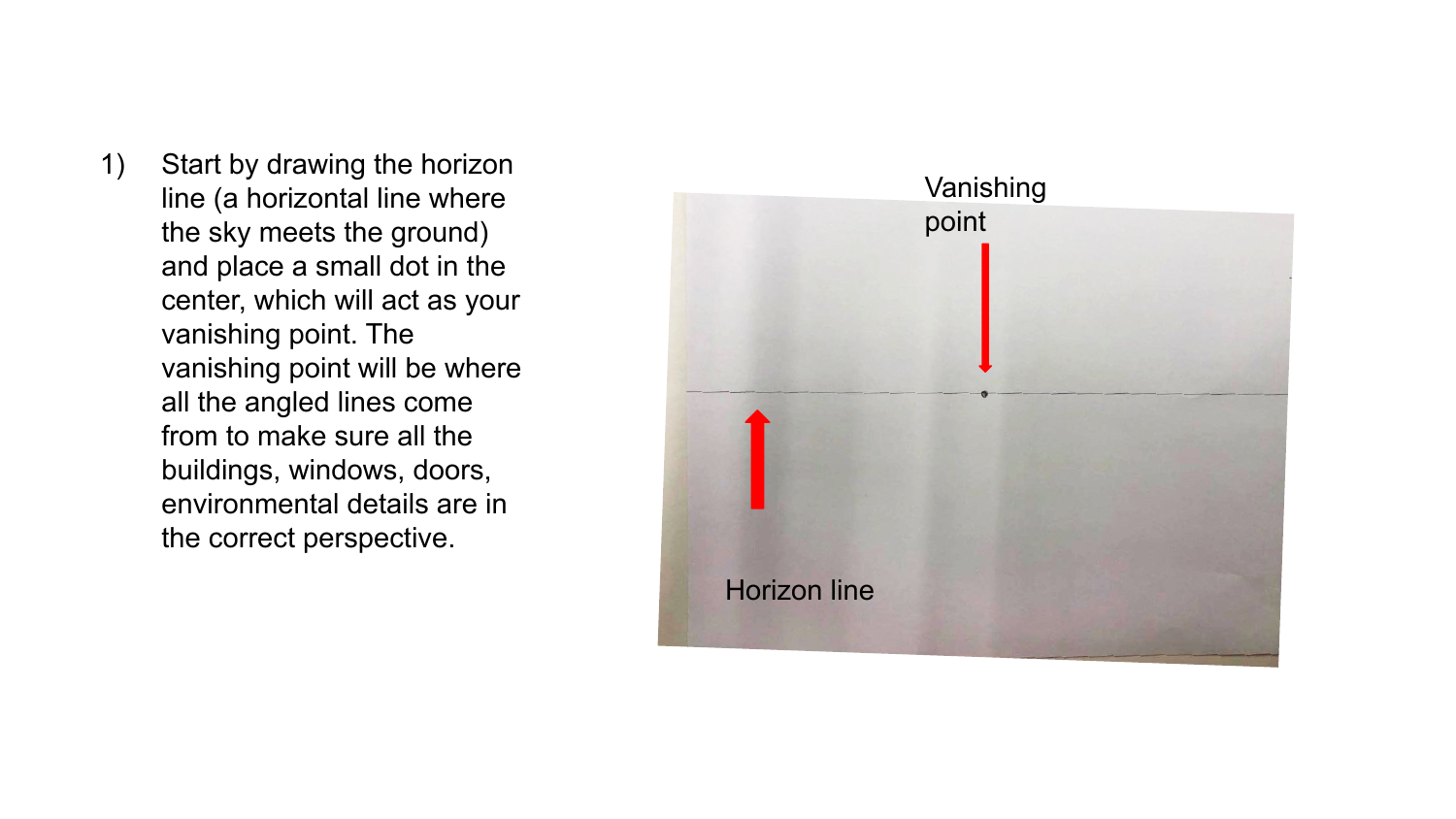2) In order to create a 2-sided building, we need to have two lines coming from the vanishing point. One line will go above the horizon line and one line will go below.

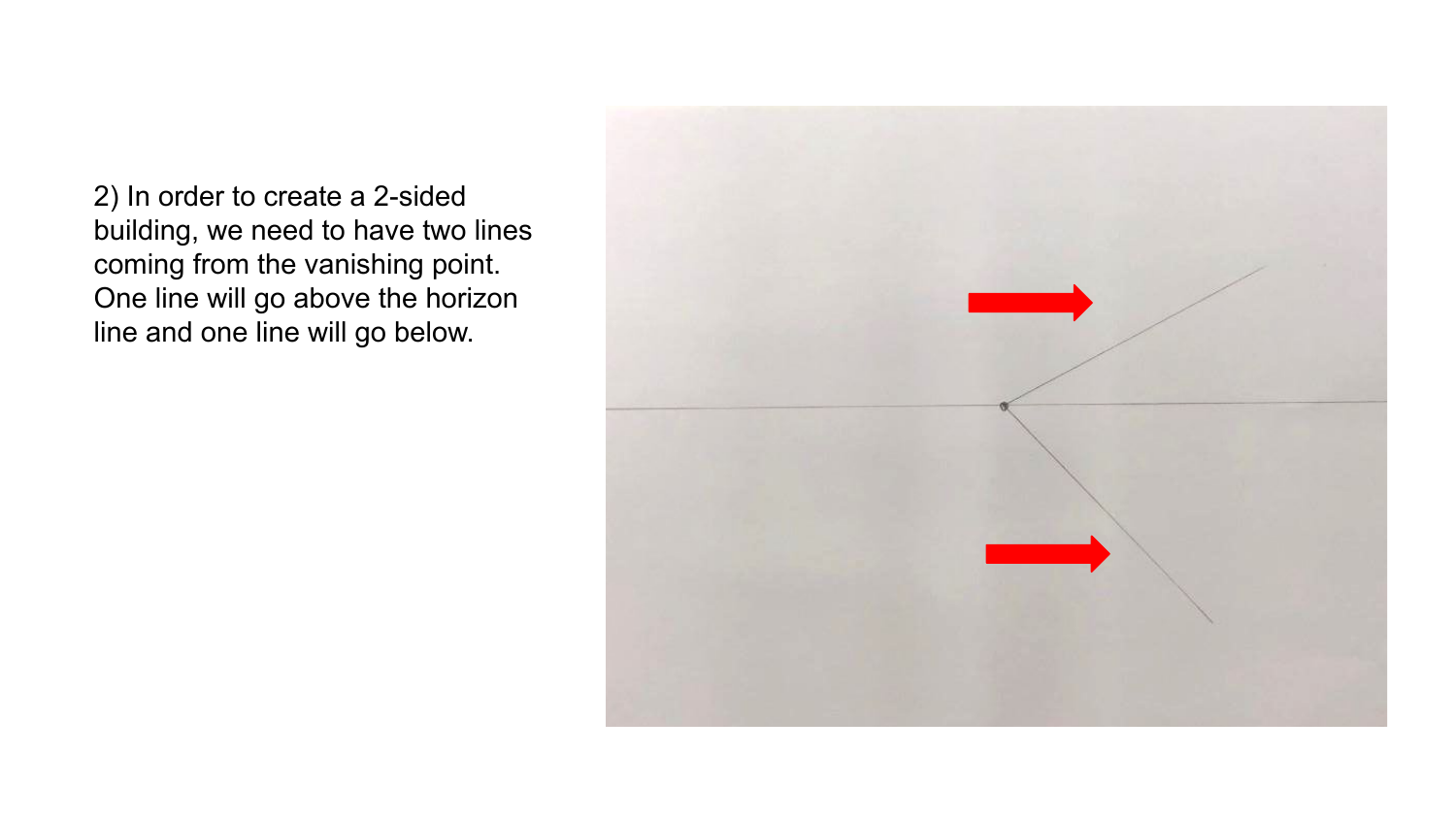3) draw two vertical lines that connect to the top and bottom angles lines. This will create the front of your building (block). To help visual what you are making, visualize yourself looking down a street with buildings on the left and right side of the road. The front of the buildings are what we are trying to creat. They look like this because they are being constructed in the correct perspective

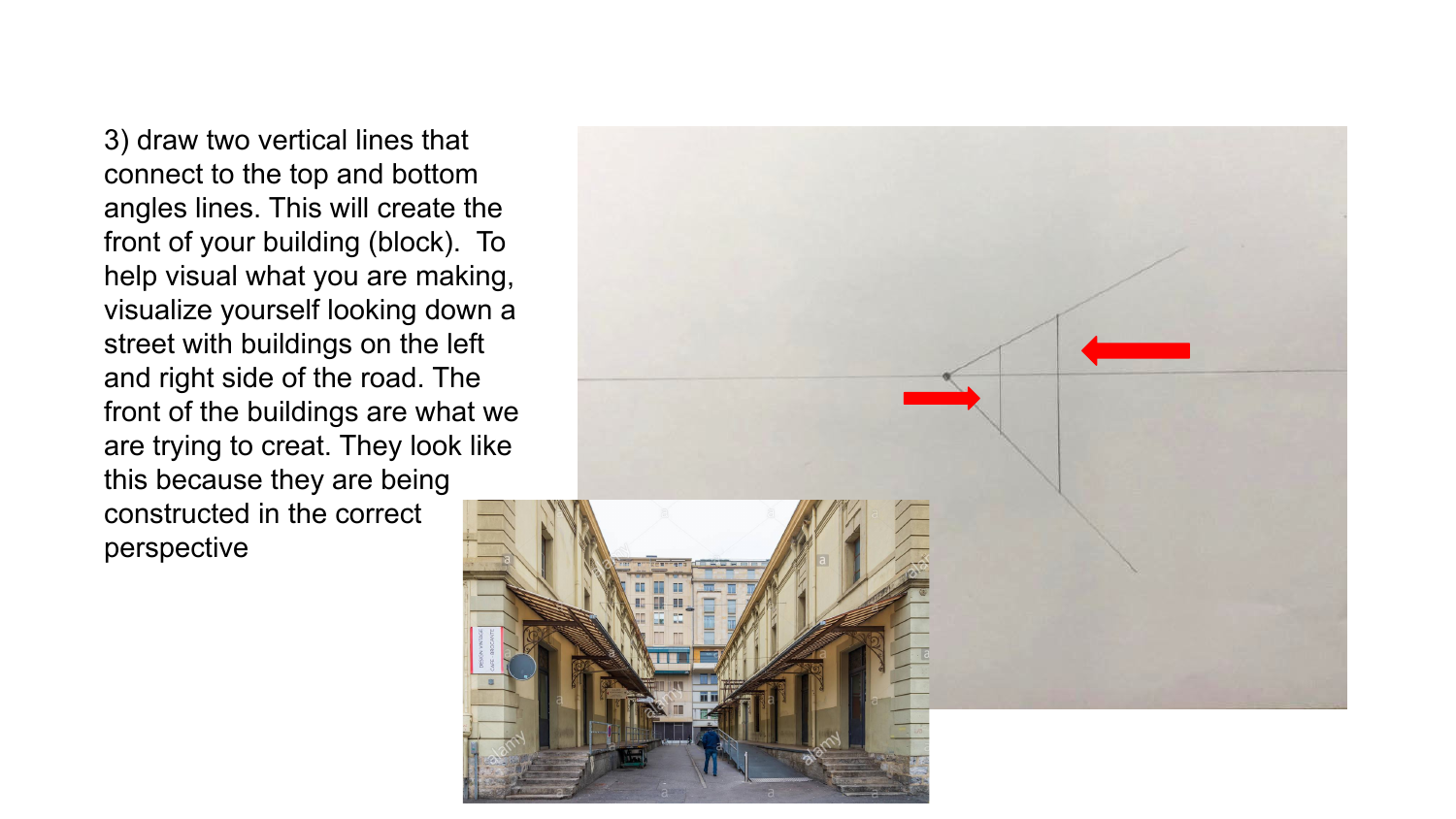4) draw two horizontal lines that connect to the top and bottom of the closets vertical line to the viewer. We are beginning to draw the side of the building. You can make this as long as you want. Just make sure to connect the horizontals lines at the top and bottoms corners.

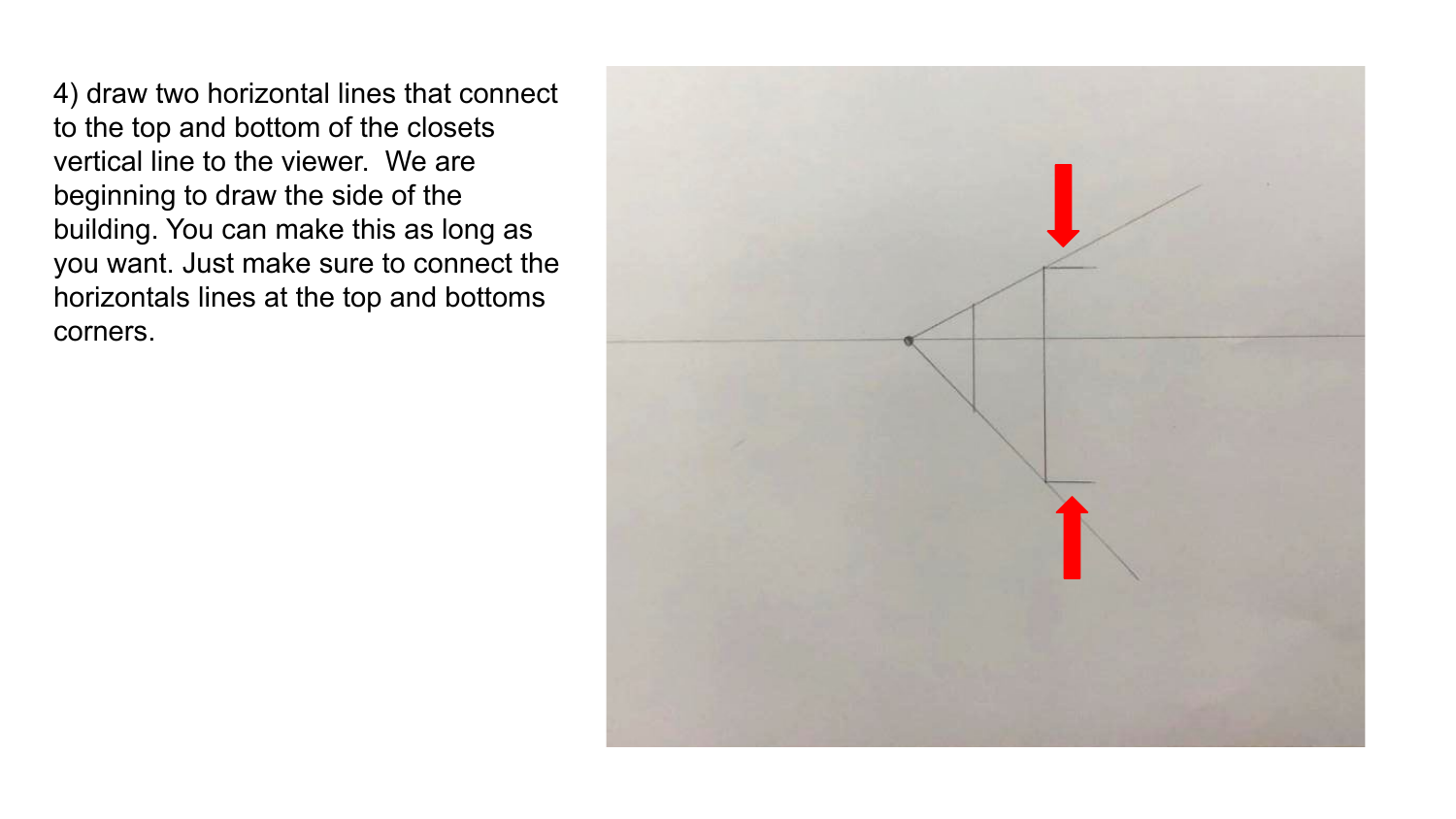5) draw another vertical line to finish constructing the side of the building.

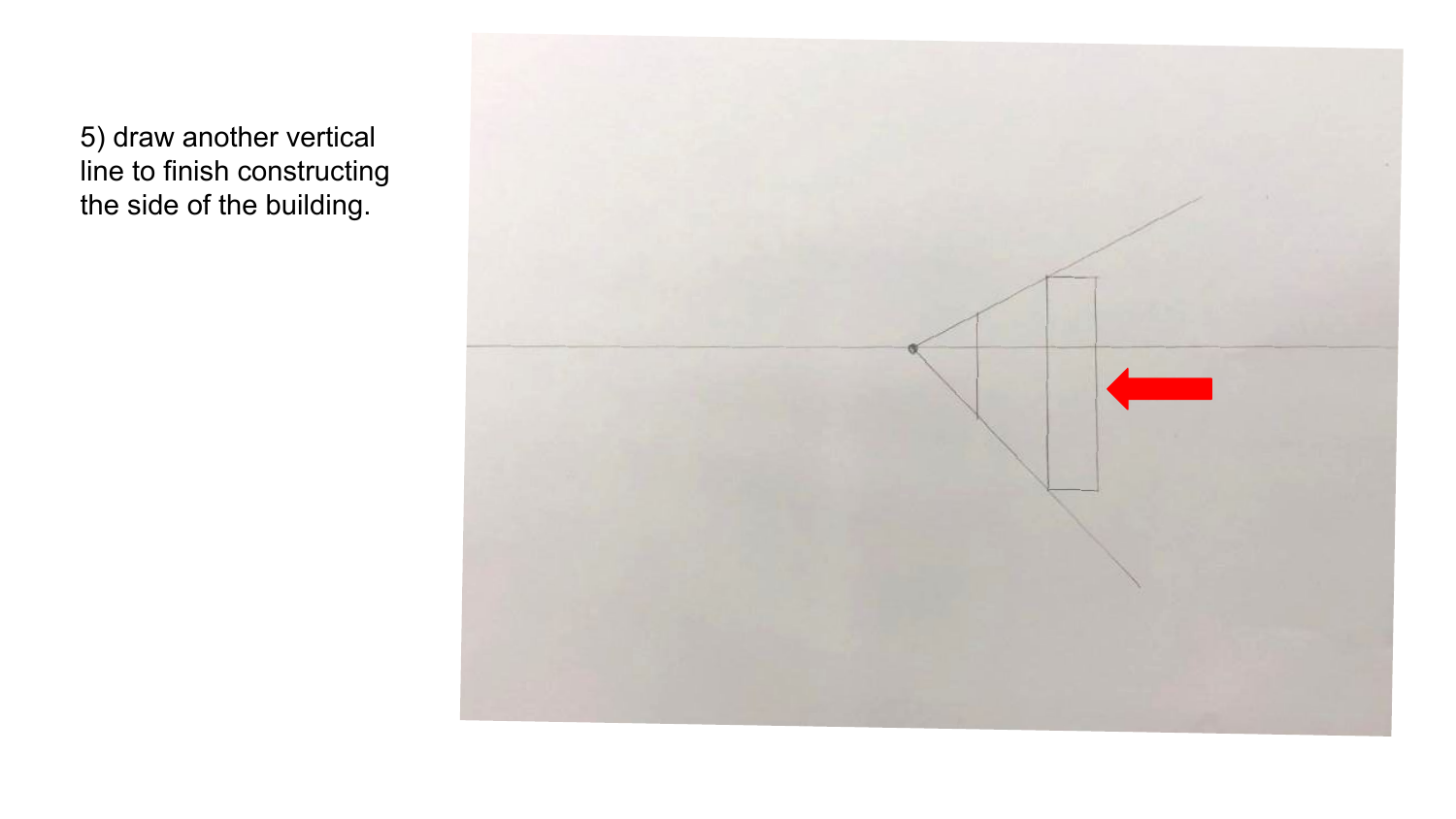6) erase the top angle line, as well as the horizon line that crosses into the front and side of the building.

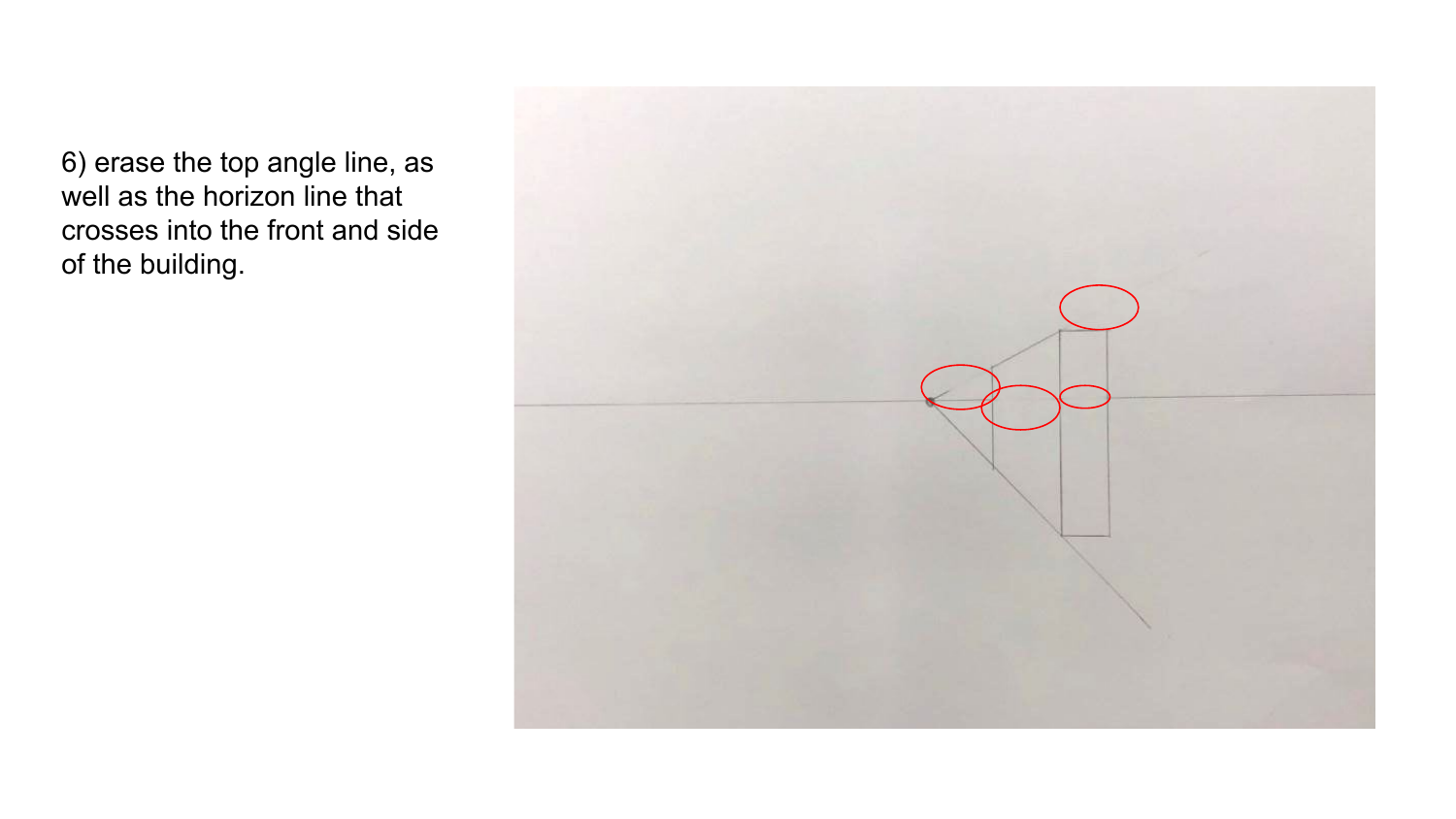7) begin to add in the additional 5 blocks (buildings)- remember we are doing 6 total- 3 on the right side and 3 on the left. Begin again with the angled lines (one above and one below the horizon line). You can use the same line for the bottom like you see in this picture, and use the same for the top unless you want different size buildings. With the image here, the top angles have been adjusted.

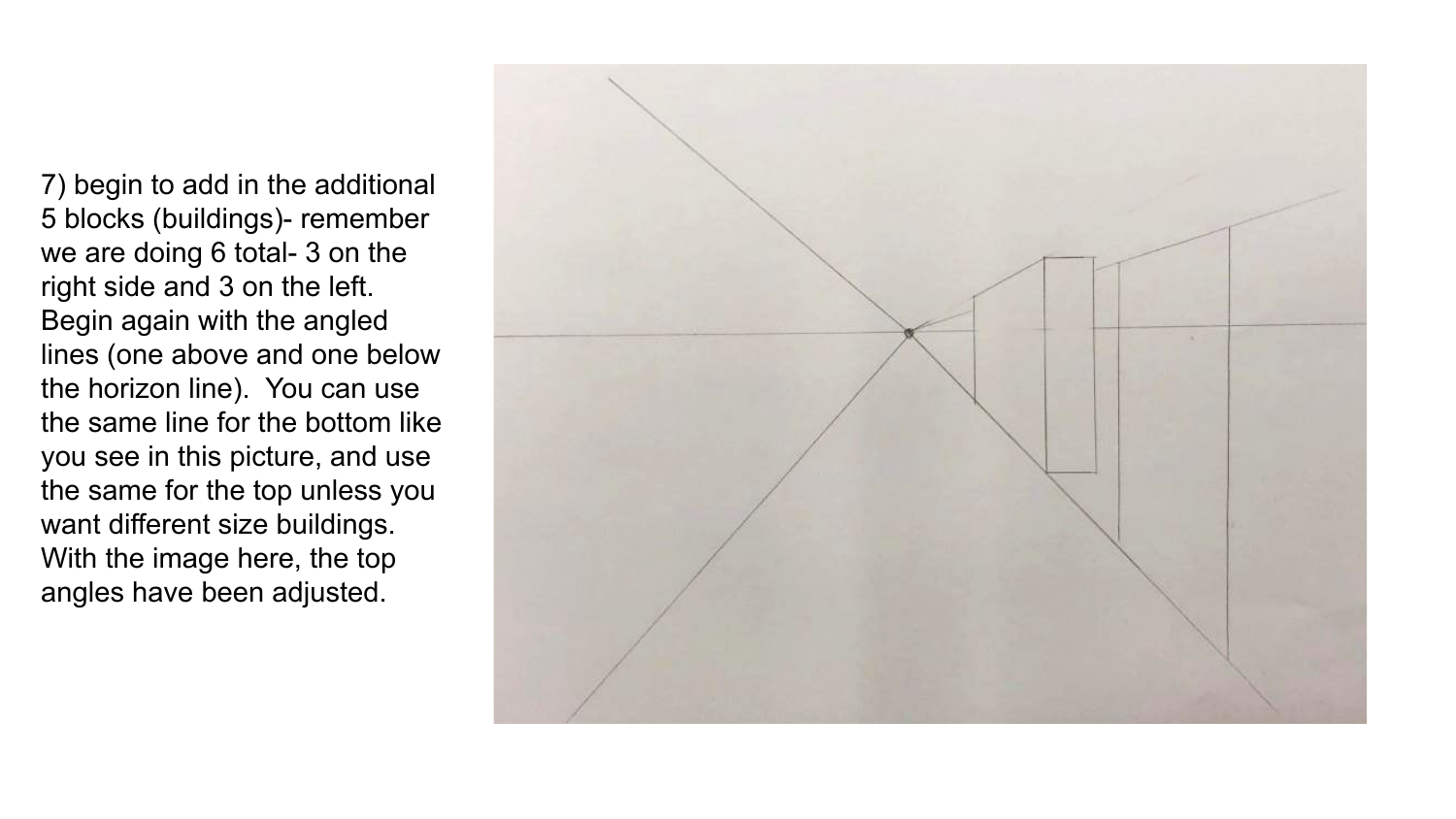8) add in the vertical lines to create the front of the buildings (as see on the left side) and begin to create the side of the buildings (as seen on the right) with horizontal and vertical lines. The sides of the buildings will always be in a cube or rectangular shape because we see that side straight on. There is no change in that perspective. When objects, are going away from us (as we see on the fronts of the buildings) we have to use angles lines to create the correct perspective.

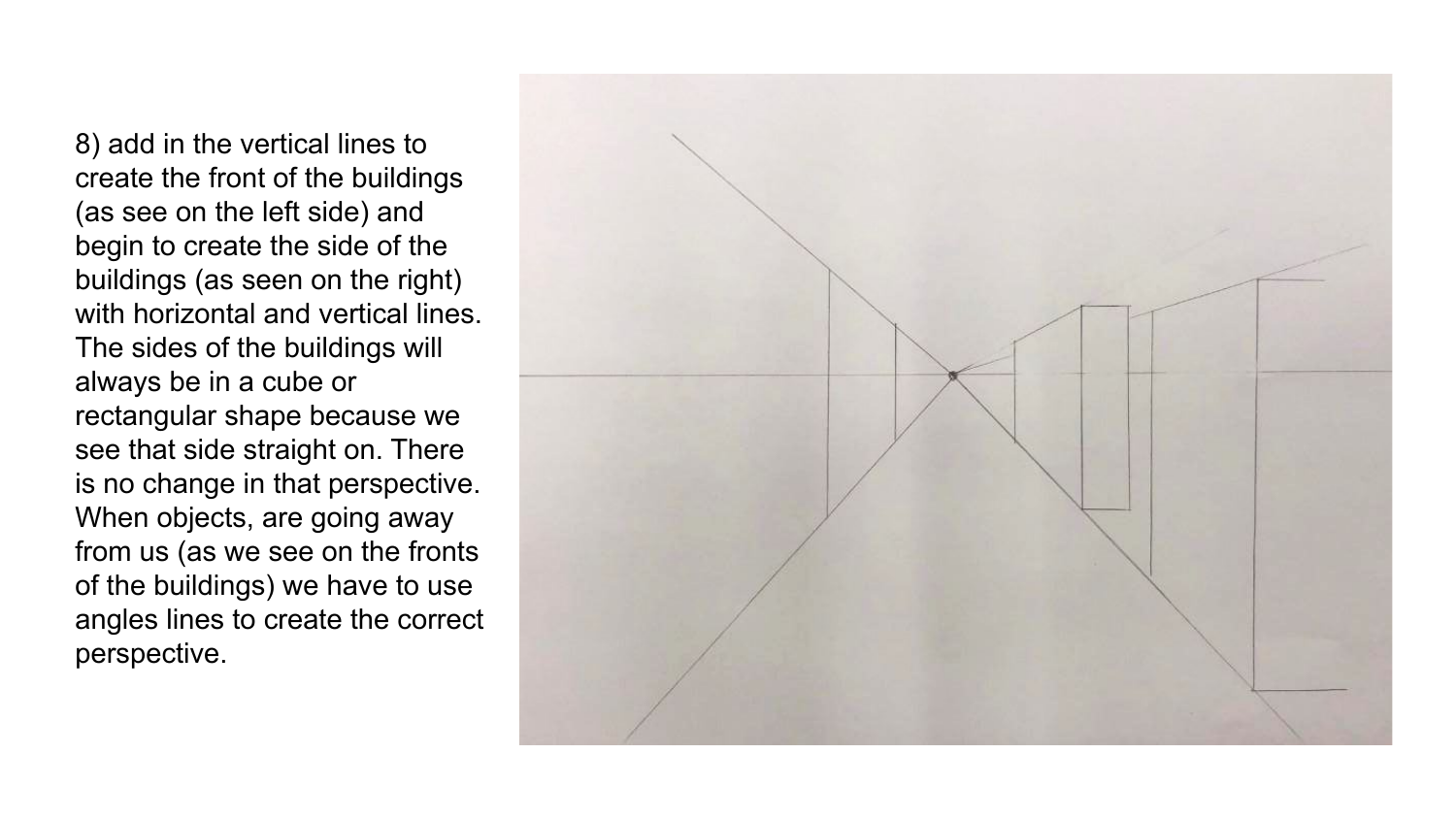9) Make sure to erase the lines we don't need. There include the top angled lines, the horizon line that cuts through the blocks as shown in the image below.